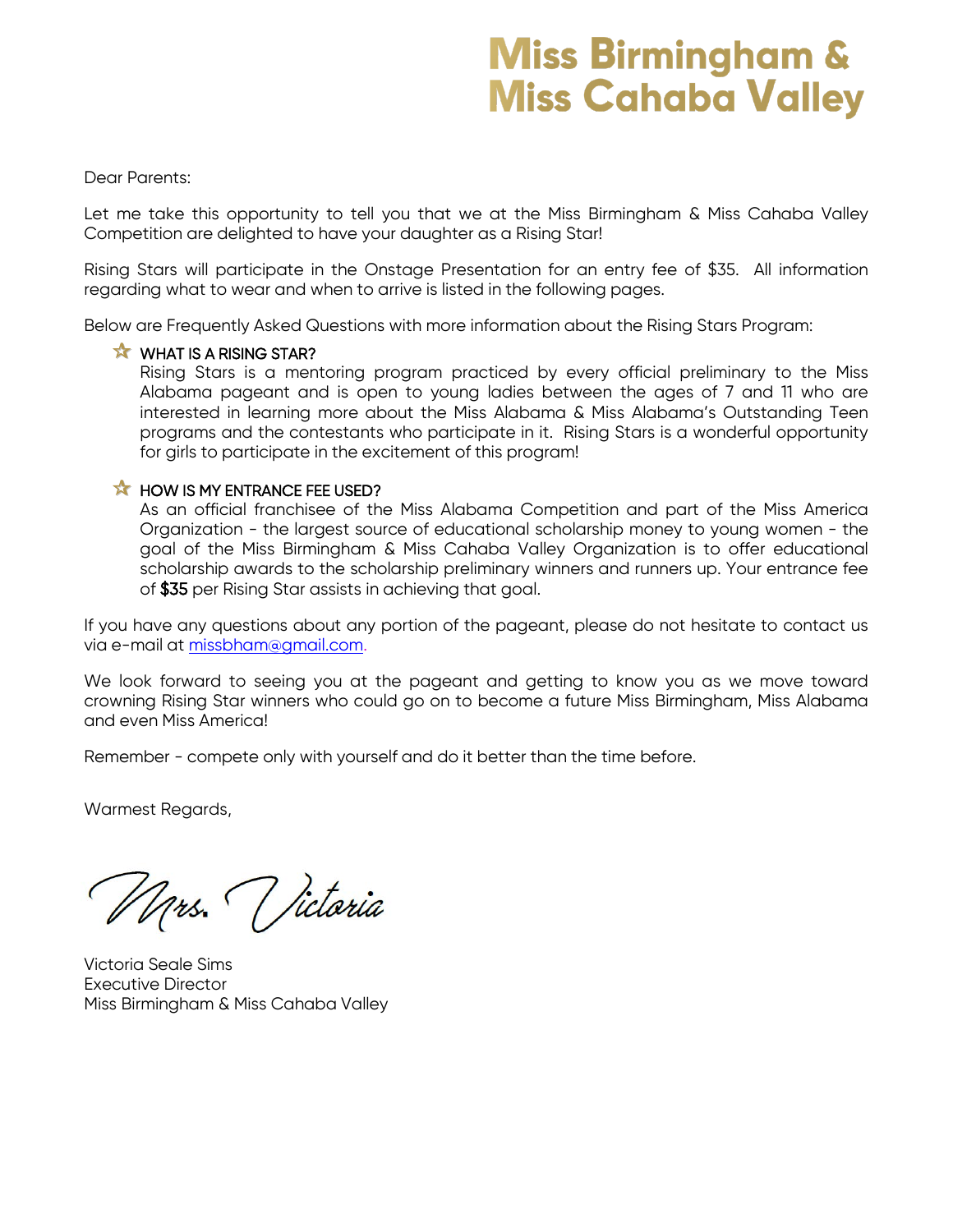



### RISING STAR INFORMATION PACKET

## $\star$ PLEASE READ THIS ENTIRE PACKET $\star$

### 2023 Miss Birmingham & Miss Cahaba Valley And Outstanding Teen Competitions November 6, 2022 \* Venue TBA 1:30 PM Outstanding Teen\* 6:30 PM Miss Tickets: \$15 General Admission

**E-mail** Deadline: October 26, 2022

**US Mail** Deadline: October 29, 2022

Rising Star Headshot Photo Photo Contest Photos (if applicable) Rising Start Introduction Sheet

Local Miss BHM/CV Rising Star Contract Entry Fee of \$35 per Category Photo Contest Fees (if applicable)

#### Eligibility Requirements for ALL Rising Stars (MISS & TEEN):

- 1. You must be between the ages of 7 and 11
- 2. You must be a United States citizen
- 3. You must either live or attend school legally within the state of Alabama
- 4. You must be 7 years of age on or before the date of the STATE pageant you would be participating in, and no older than 11 years of age as of December 31, 2021 to participate

#### On Stage Presentation:

On Stage Presentation/Rising Star Presentation immediately follows the Evening Gown competition phase for the MISS Candidates or the Evening Gown & Onstage Question competition phase for the TEEN Candidates. The reigning Miss Alabama (Miss Alabama's OT for TEEN) will introduce each Rising Star with her assigned or chosen Candidate – where each Rising Star will curtsy and exit the stage.

Wardrobe: Dress should be Sunday-Best, Tea-length of any color, or white dress - with appropriate shoes.

#### PLEASE – NO PAGEANT GOWNS

Makeup: Makeup should be age-appropriate & natural – Rising Stars should NOT appear 'heavily' made up

#### How the Rising Star Winner Is Chosen:

The Rising Star who is partnered with the Candidate selected by the panel of judges as the winners of the Outstanding Teen or Miss will be crowned the corresponding Rising Star! Each of the four Rising Star winners will receive a crown and will accompany her winner to wither the Miss Alabama's Outstanding Teen Competition in March, or the Miss Alabama Competition in June.

IMPORTANT NOTE: If the winner(s) chosen does not have a Rising Star, a name will be randomly chosen by the winner(s) from names of participating Rising Stars (moms must notify us during REGISTRATION if a Rising Star will be participating in this random drawing). See the SCHEDULE page for more information regarding this drawing.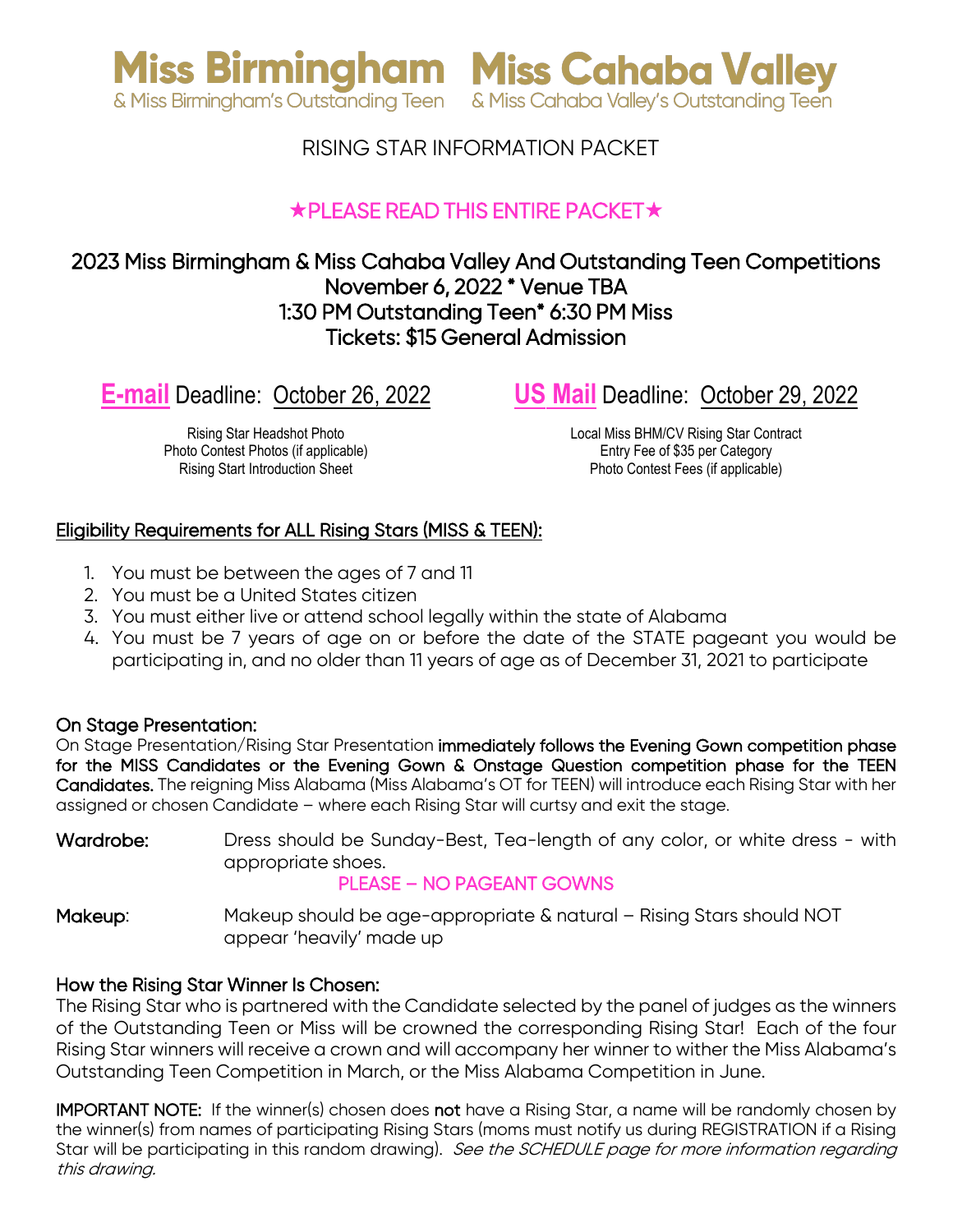# Miss Birmingham & Miss Cahaba Valley Rising Star CHECK LIST

|                                                                                                                          |  | Age: ______ Grade: ______ DOB: _____________________________                     |  |  |  |  |  |
|--------------------------------------------------------------------------------------------------------------------------|--|----------------------------------------------------------------------------------|--|--|--|--|--|
| Miss Birmingham & Miss Cahaba Valley<br>Candidate's Name (if you have one selected): ___________________________________ |  |                                                                                  |  |  |  |  |  |
| Miss Birmingham's & Miss Cahaba Valley's Outstanding Teen                                                                |  |                                                                                  |  |  |  |  |  |
|                                                                                                                          |  |                                                                                  |  |  |  |  |  |
|                                                                                                                          |  |                                                                                  |  |  |  |  |  |
|                                                                                                                          |  | Home Phone: __________________________Cell phone: ______________________________ |  |  |  |  |  |
|                                                                                                                          |  |                                                                                  |  |  |  |  |  |
|                                                                                                                          |  |                                                                                  |  |  |  |  |  |

# E-MAIL THE FOLLOWING ITEMS TO [MISSBHAM@GMAIL.COM](mailto:MISSBHAM@GMAIL.COM) by OCTOBER 26th:

- □ Headshot Photo in high resolution JPEG or PNG format for Program Book
- $\Box$  OPTIONAL Photo Contest Photo(s) in high resolution JPEG or PNG format include the size of ad (1/2 page or full page) and statement that accompanies photo in the program book
- □ Rising Star Introduction Sheet

#### NOTE: ANY PHOTOS RECEIVED BY MAIL WILL NOT BE RETURNED!

## MAIL THE FOLLOWING ITEMS VIA US MAIL (NOT PRIORITY OR EXPRESS) TO BE RECEIVED AT THE ADDRESS BELOW BY OCTOBER 29th:

- □ 1 Completed Copy of this page Rising Star Checklist
- □ FEES: By Check/MO Made out to Miss Birmingham
	- o \$35 Entry Fee
	- o Optional Photo Contest Fees
- □ Rising Star Contract (signed & notarized)
- □ Publicity Release Form (signed & notarized)

Miss Birmingham & Miss Cahaba Valley Rising Stars– RISING STAR NAME

513 Saint Lauren Way Birmingham, AL 35242

DO NOT REQUIRE SIGNATURE!!

DO NOT SEND VIA EXPRESS OR PRIORITY MAIL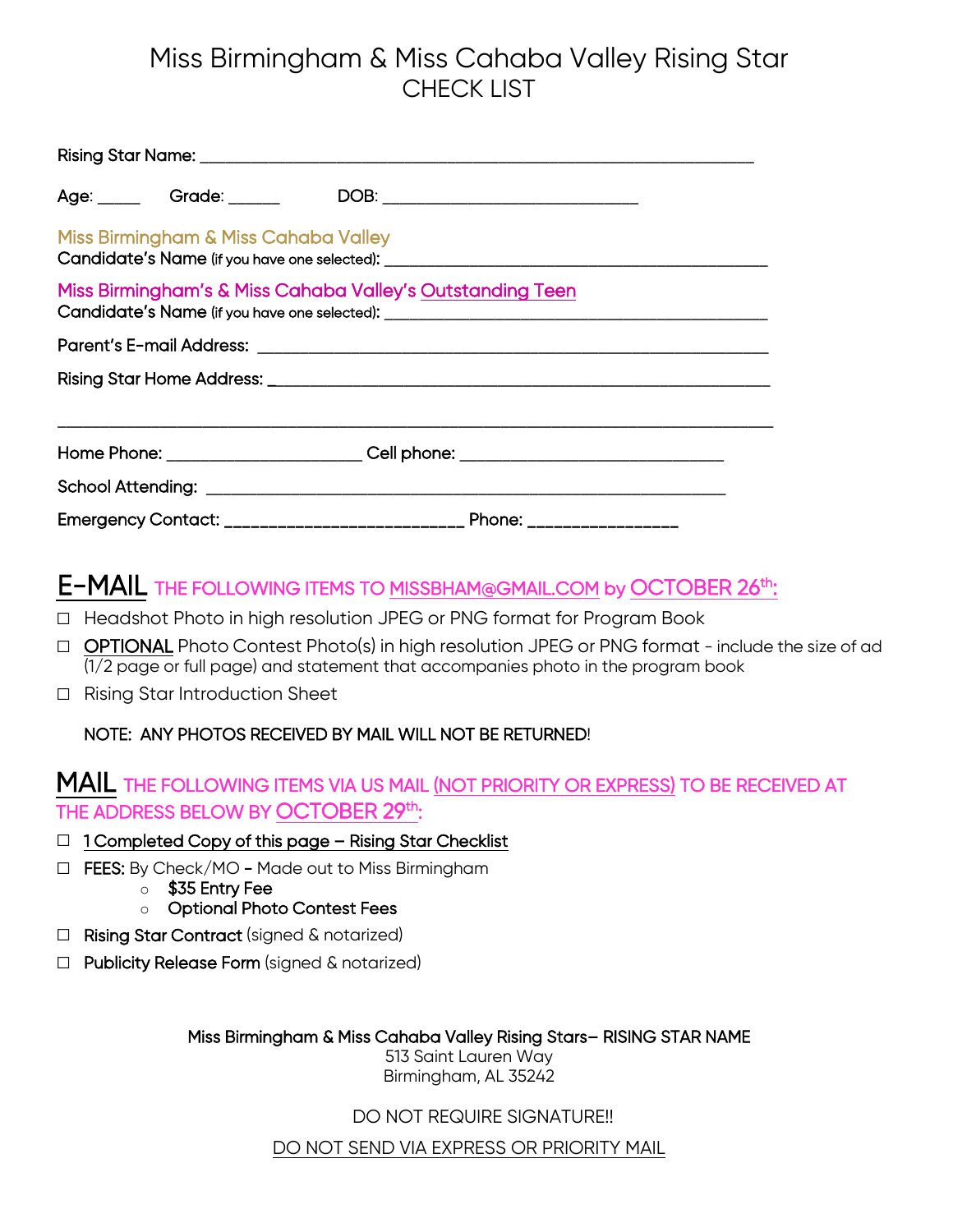# Miss Birmingham & Miss Cahaba Valley Rising Star **SCHEDULE**

# ALL RISING STARS MUST ARRIVE DRESSED & READY FOR THEIR ONSTAGE PRESENTATION WITH THEIR CANDIDATE! (Sunday Best dress or white dress – NO PAGEANT GOWNS)

### OUTSTANDING TEEN (START TIME 1:30 PM)

- Registration is at 12:00 PM
- **th** Onstage Rehearsal will begin promptly at 12:30 PM
- **Backstage Moms** will be available at all times to answer any questions

### MISS (START TIME 6:30 PM)

- $\star$  Registration is at 5:00 PM
- **Constage Rehearsal will begin promptly at 5:30 PM**
- **Backstage Moms** will be available at all times to answer any questions

## IMPORTANT NOTES FOR MOMS:

- **DURING REGISTRATION, ANY RISING STARS WHO ARE NOT ALREADY PAIRED WITH A CANDIDATE** WILL DRAW A NUMBER FROM A BOWL; THOSE RISING STARS WILL THEN DRAW CANDIDATE NAMES DURING ORIENTATION IN NUMERICAL ORDER
- **IF BY CHANCE THE WINNER(S) DO NOT HAVE A RISING STAR, ONE WILL BE CHOSEN BY THE WINNER** OR WINNERS BY RANDOM DRAWING FROM NAMES OF THOSE RISING STARS WHO WISH TO PARTICIPATE IN THE EVENT THIS OCCURS.
- **THE PLEASE NOTE:** 
	- PARTICIPATION IN THIS END-OF-COMPETITION DRAWING IS NOT REQUIRED AND WE COMPLETELY UNDERSTAND IF A RISING STAR'S CANDIDATE IS SPECIAL TO HER, AND SHE DOES NOT WANT TO ALSO REPRESENT ANOTHER CANDIDATE BY BEING INCLUDED
	- PLEASE BE PREPARED TO LET US KNOW IF YOU WOULD LIKE TO PARTICIPATE IN THIS SECOND DRAWING WHEN YOU ARRIVE
- **AFTER ONSTAGE REHEARSAL, ALL RISING STARS WILL SIT TOGETHER WITH A CHAPERONE UNTIL** TIME TO GO BACKSTAGE FOR THEIR ONSTAGE PRESENTATION
	- ONCE THE ONSTAGE PRESENTATION OF RISING STARS IS COMPLETED, EACH RISING STAR WILL COME BACK TO THE AUDIENCE AND SIT WITH HER PARENTS
	- MOMS BE PREPARED TO MEET YOUR RISING STAR AT THE AUDITORIUM ENTRANCE TO TAKE HER BACK TO YOUR SEATS
- **AT THE END OF EACH COMPETITION THE WINNING CANDIDATES' RISING STARS WILL COME** ONSTAGE FROM THE AUDIENCE TO RECEIVE HER CROWN!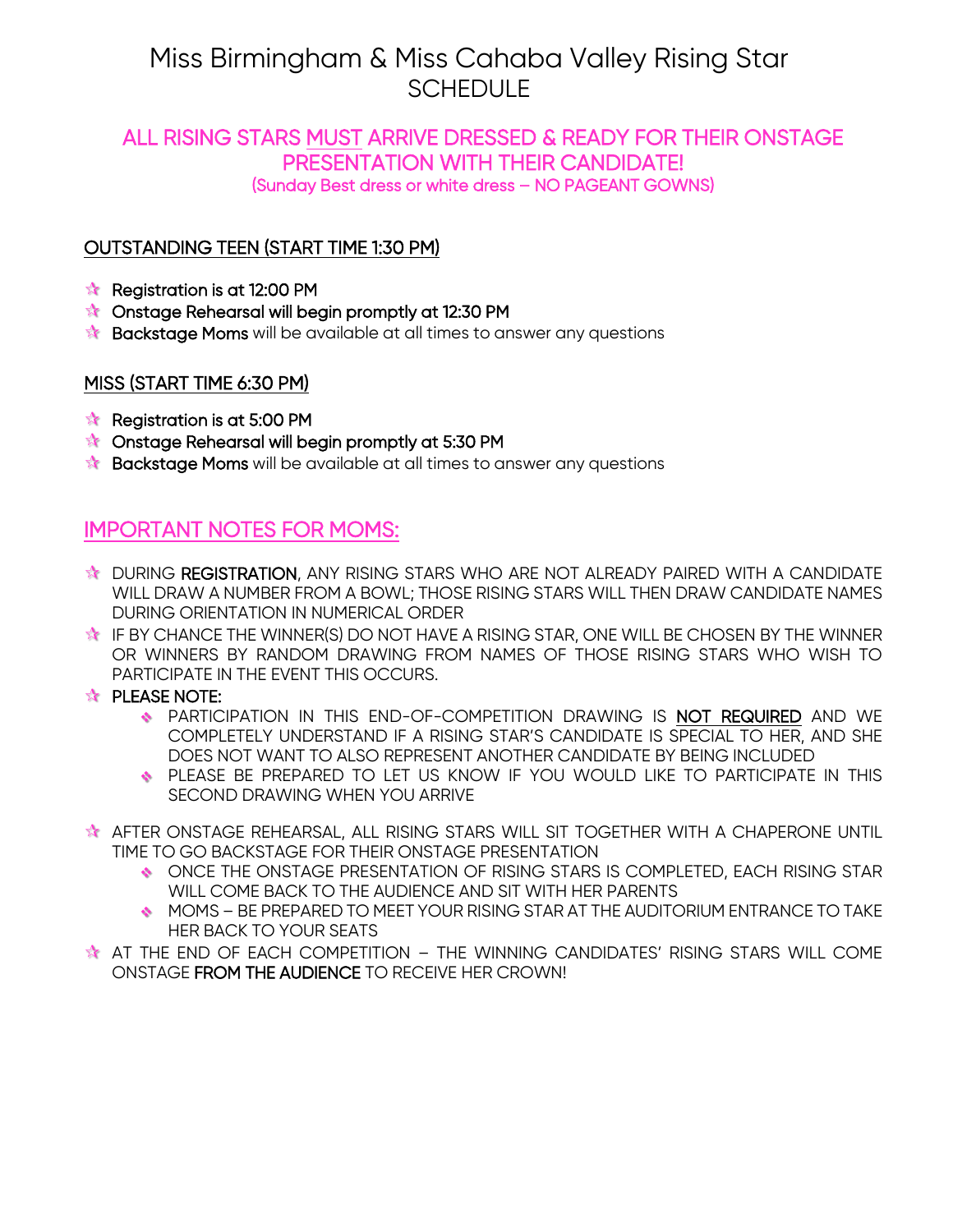# Miss Birmingham & Miss Cahaba Valley Rising Star OPTIONAL PHOTO CONTEST

# OPTIONAL Photo Competition:

Each year, we offer the opportunity for Candidates to submit photos that will be judged individually for the most photogenic Candidate overall. Candidates may submit as many different photo entries as they like, to show versatility. Each photo will be judged individually, and a winner selected prior to the competition.

The fees for this phase of competition are \$100 for 8x10 and \$50 for 5x7.

#### All fees go toward the Miss Birmingham & Miss Cahaba Valley Scholarship fund

Competition photos will be placed in the Miss Birmingham & Miss Cahaba Valley Program Book with your specified caption underneath, and you will receive a complimentary Program Book the night of the Miss Birmingham & Miss Cahaba Valley competition (\$10 value).

High Resolution Photos should be emailed to the Director at [missbham@gmail.com](mailto:missbham@gmail.com) by the deadline of October 26th to the address below.

ALL FEES may be paid by check – made out to Miss Birmingham & mailed to the address below

#### Miss Birmingham/Miss Cahaba Valley – Photo Competition

513 Saint Lauren Way Birmingham, AL 3524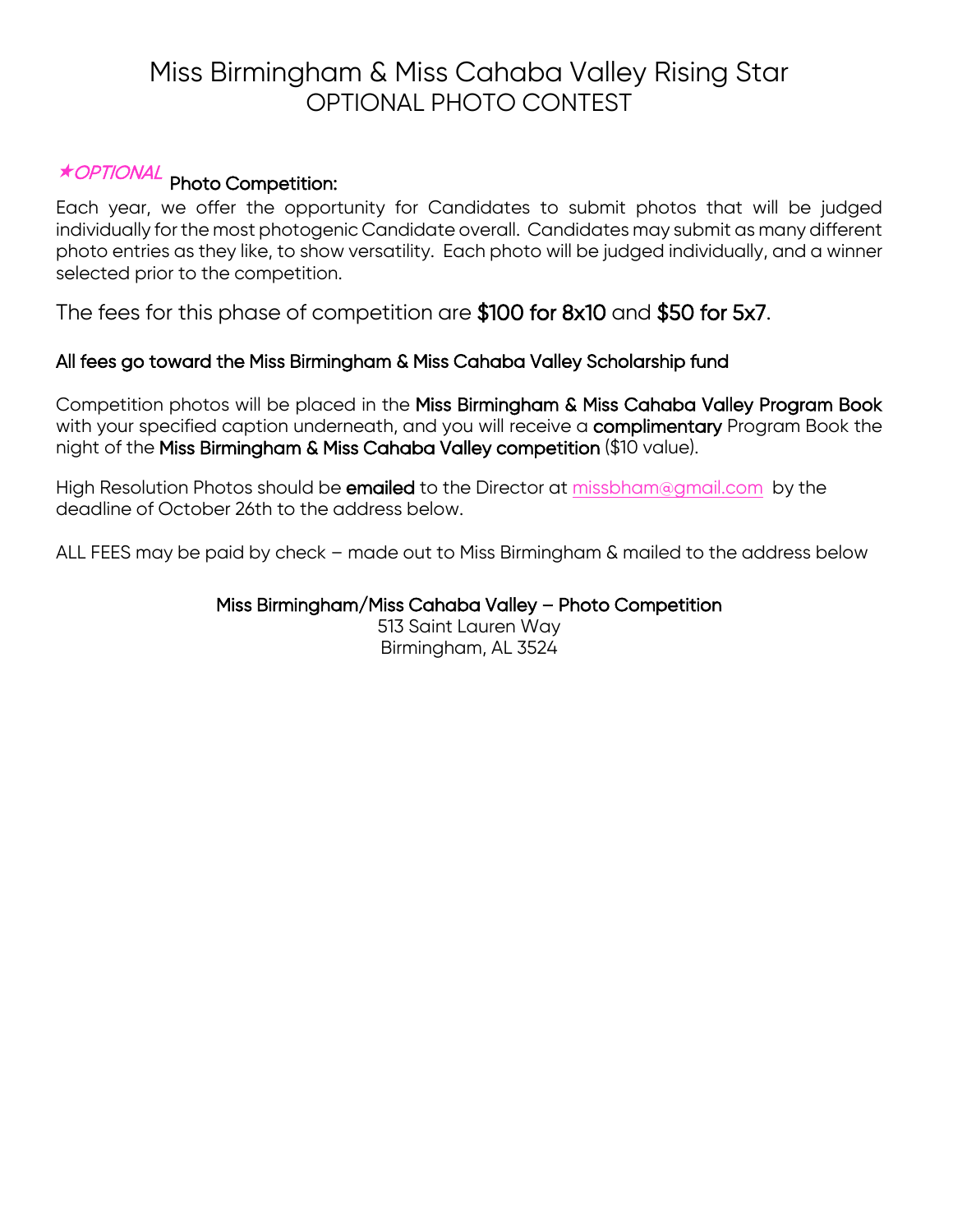# Miss Birmingham & Miss Cahaba Valley Rising Star Hold Harmless Agreement

#### **As a Rising Star in the (check one below) we attest and agree to the following terms:**

**□ Miss Birmingham & Miss Cahaba Valley**

#### **□ Miss Birmingham's & Miss Cahaba Valley's Outstanding Teen**

1. We attest that the Rising Star participant is a citizen of the United States State of Alabama and resides at the following address:

**\_\_\_\_\_\_\_\_\_\_\_\_\_\_\_\_\_\_\_\_\_\_\_\_\_\_\_\_\_\_\_\_\_\_\_\_\_\_\_\_\_\_\_\_\_\_\_\_\_\_\_\_\_\_\_\_\_\_\_\_\_\_\_\_\_\_\_\_\_\_\_\_\_\_\_\_\_\_\_\_\_\_\_\_\_\_\_\_**

**\_\_\_\_\_\_\_\_\_\_\_\_\_\_\_\_\_\_\_\_\_\_\_\_\_\_\_\_\_\_\_\_\_\_\_\_\_\_\_\_\_\_\_\_\_\_\_\_\_\_\_\_\_\_\_\_\_\_\_\_\_\_\_\_\_\_\_\_\_\_\_\_\_\_\_\_\_\_\_\_\_\_\_\_\_\_\_\_**

2. We agree to send a \$35 Non-Refundable Entrance Fee to Miss Birmingham & Miss Cahaba Valley as part of the eligibility requirements to be a Rising Star.

|       |                      |  |  |  |     | The following items of this contract have been read and understood by (name of Rising |                    |       |
|-------|----------------------|--|--|--|-----|---------------------------------------------------------------------------------------|--------------------|-------|
| Star) |                      |  |  |  | and | her                                                                                   | $parent(s)$ and/or | legal |
|       | $\text{quardian}(s)$ |  |  |  |     |                                                                                       |                    |       |

#### **If named Miss Birmingham's/Miss Cahaba Valley's Rising Star (Teen or Miss Division), my parents/legal guardians and I agree to the following terms:**

I, (your name) \_\_\_\_\_\_\_\_\_\_\_\_\_\_\_\_\_\_\_\_\_\_\_\_\_\_\_\_\_\_\_\_\_\_\_\_\_\_\_\_\_\_\_\_\_\_\_\_\_\_\_\_\_\_\_\_\_\_\_\_\_\_\_\_\_\_\_\_\_\_\_\_\_\_\_\_\_, and my

parents (parents' names)

- Understand that the Rising Star program is not an official preliminary of the Miss Alabama or Miss America Organizations
- Rising Star will conduct herself in a well mannered way, will dress appropriately and modestly, will not wear visible tattoos, will not wear face piercing other than earrings, and will not wear t-shirts that are suggestive
- We also hereby release the use of all photos, videos, and press releases to the Miss Birmingham/Miss Cahaba Valley Organization for Promotional use. We agree that anything from and of the Miss Birmingham Organization is property of the Miss Birmingham Organization for their use without my being notified
- Will maintain the crown awarded and keep it in excellent condition. If the crown is lost or damaged, it will be replaced at our own cost
- Will provide Miss Birmingham/Miss Cahaba Valley with a digital head shot with crown within 45 days of accepting the title
- We agree to have the Rising Star participate in and/or appear at the following:
	- Helena Christmas Parade  $(1^{st}$  Saturday in December)
	- Outstanding Teen Best Wishes Reception (prior to the state pageant)
	- Miss Birmingham/Cahaba Valley Best Wishes Reception (prior to the state competition)
	- Miss Alabama's Outstanding Teen (March)
	- Miss Alabama (June)
	- Miss Birmingham & Miss Cahaba Valley to crown successor  $(1<sup>st</sup> Sunday in November)$
- Will bring any appearance conflicts that may arise from the Rising Star's involvement in other organizations to the immediate attention of the director. We will check immediately with school sponsors of extracurricular activities to ensure there will be no conflict with the Christmas parade dates
- We will be gracious  $\&$  respectful to the Director, Board, and public at all times
- Will write thank you notes for any gifts received during her year as Rising Star
- Will provide a digital headshot photo without crown to Miss Alabama or to Miss Alabama's Outstanding Teen for the state program book by deadline set forth by the Miss Alabama organization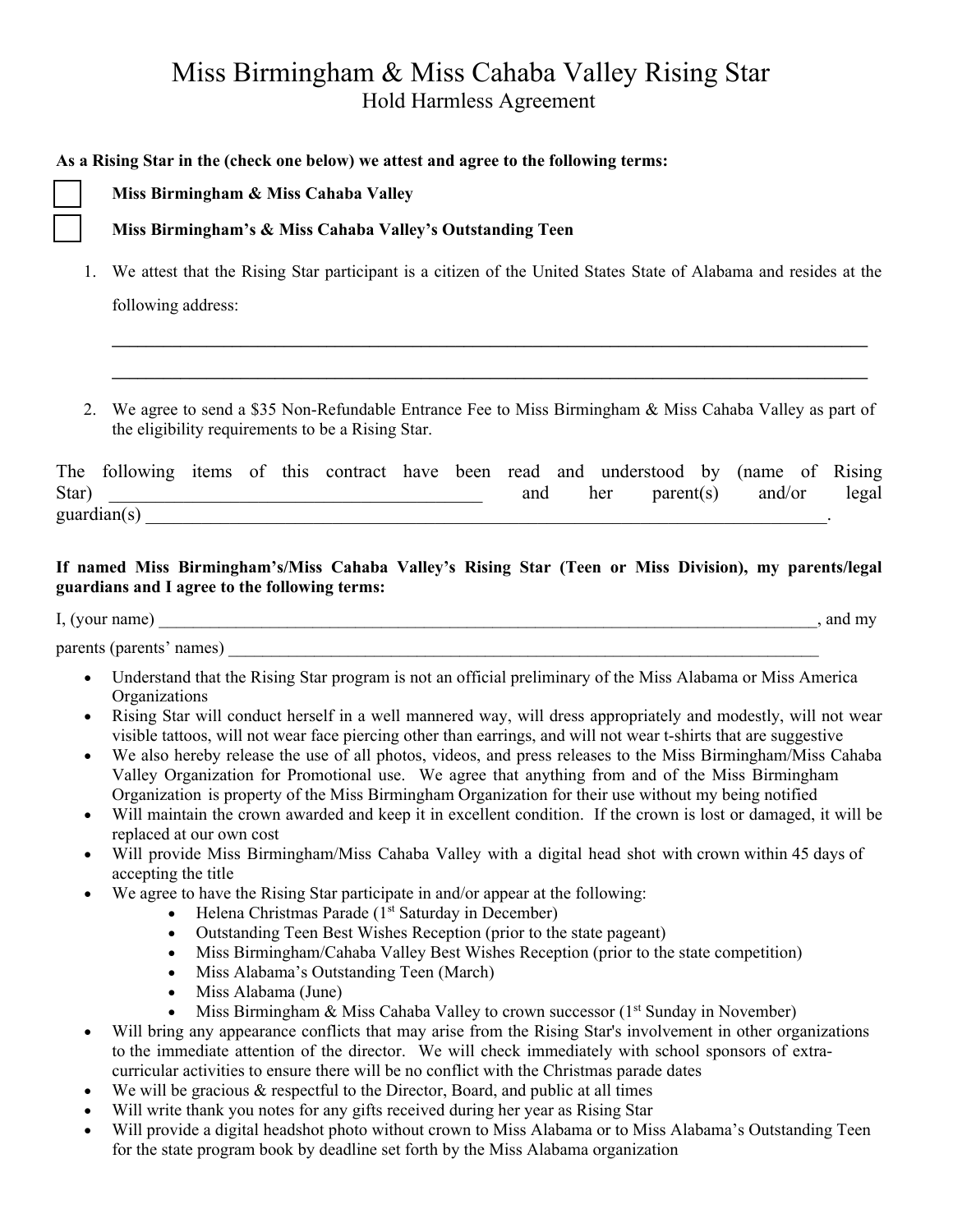## Miss Birmingham & Miss Cahaba Valley Rising Star Hold Harmless Agreement

- Will provide the necessary wardrobe for Miss Alabama OR Miss Alabama's Outstanding Teen
- Will complete and send in the necessary paperwork for Miss Alabama or Miss Alabama's Outstanding Teen in a timely manner
- Understand that the entrance fee to Miss Alabama or Miss Alabama's Outstanding Teen *is the sole responsibility of the Rising Star's parent(s) or legal guardian(s) and will be sent to Miss Alabama in a timely manner*

The Rising Star and her parent(s) and/or legal guardian(s) understand the terms and conditions of this contract and hold harmless agreement and are signing this document without duress and are entering this contract and agreement freely and without reservation.

| Rising Star Signature:     | Date |
|----------------------------|------|
| Parent/Guardian Signature: | Date |
| Parent/Guardian Signature: | Date |

We agree not to hold the Miss Birmingham/Miss Cahaba Valley Competition Director, Staff or Committee, the venue organization, the Miss Alabama Organization, the Miss America Organization, or anyone affiliated with the competition responsible for any personal injury, loss of items, or damage while attending the competition.

Signature of Parent/Legal Guardian

Notarize document here. The notary must include the raised seal.

My commission expires:

Sworn to me this day of  $\qquad \qquad , 20$ 

\_\_\_\_\_\_\_\_\_\_\_\_\_\_\_\_\_\_\_\_\_\_\_\_\_\_\_\_\_\_\_\_\_\_\_\_\_\_\_\_\_\_\_\_\_\_\_\_\_\_\_\_\_

Date  $\Box$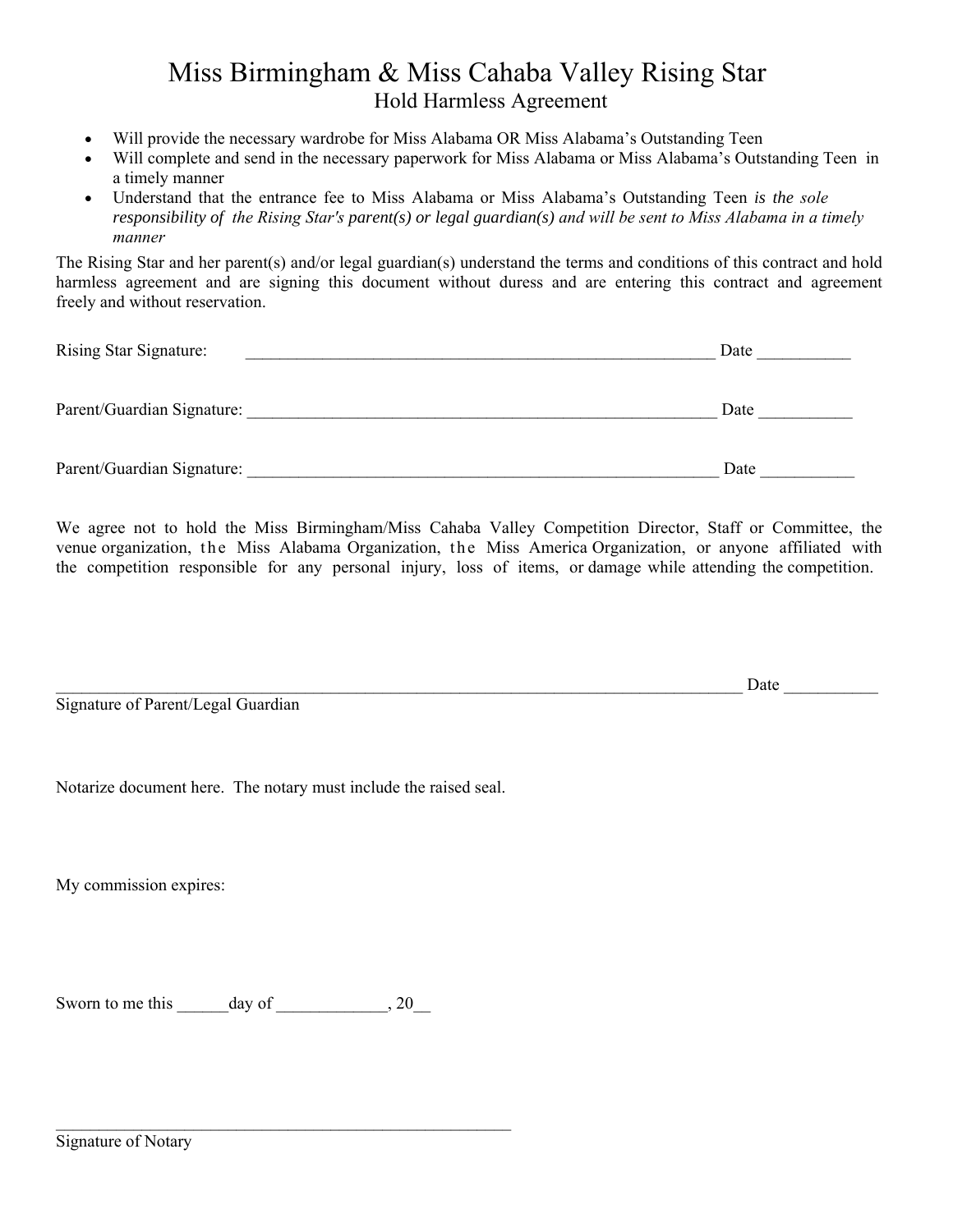# Miss Birmingham / Miss Cahaba Valley Rising Star INTRODUCTION SHEET

| All Fields Required – Please Write Clearly or Type                    |
|-----------------------------------------------------------------------|
|                                                                       |
|                                                                       |
|                                                                       |
|                                                                       |
| *Please list an e-mail address that is checked frequently             |
| *Please list a cell phone number where you may be reached pageant day |
|                                                                       |
|                                                                       |
|                                                                       |
| <b>INTRODUCTION FOR RISING STAR PRESENTATION/ON STAGE WALK:</b>       |
|                                                                       |
|                                                                       |
|                                                                       |
|                                                                       |